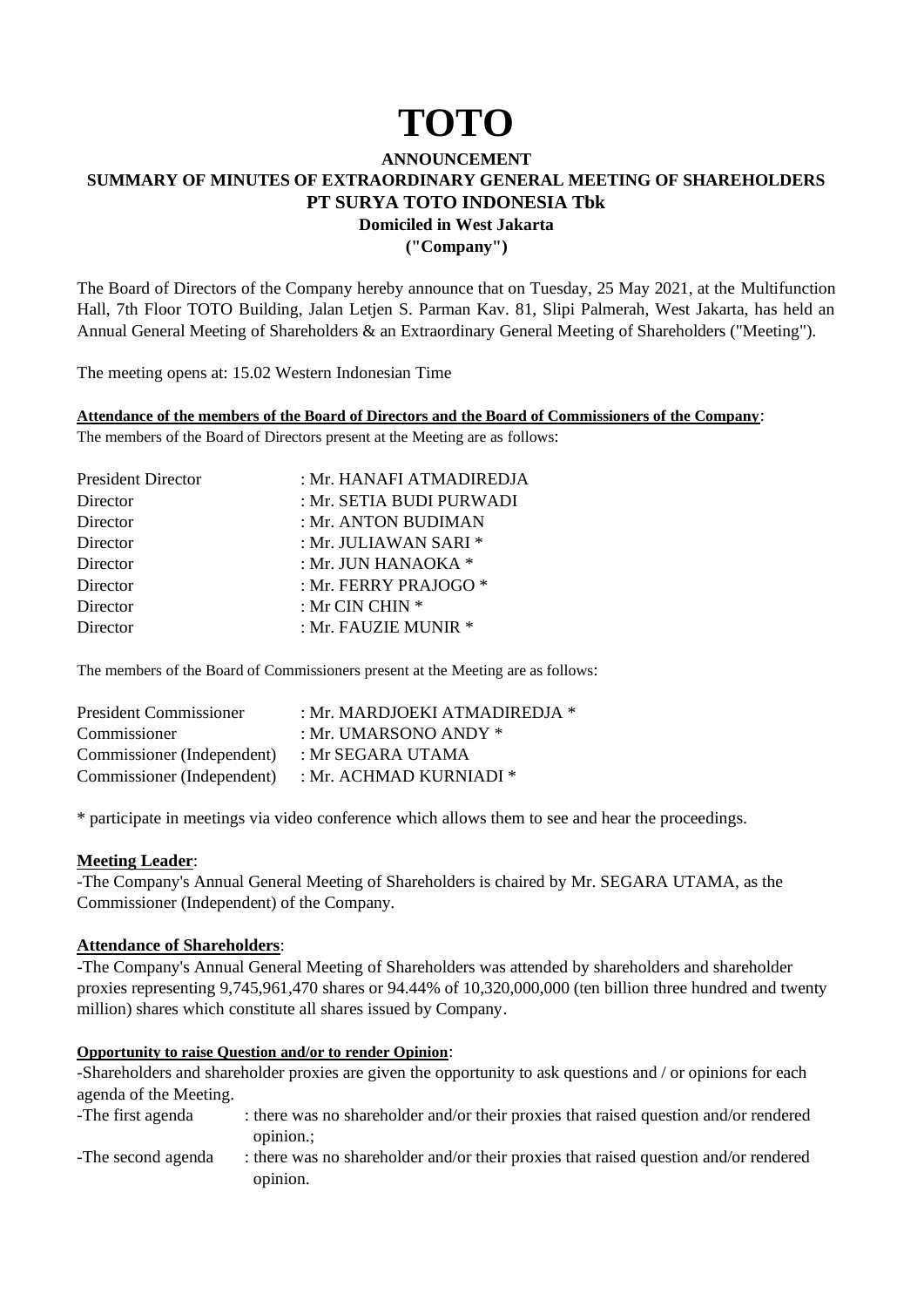### **Resolution Adoption Mechanism:**

-Resolutions for the entire agendas were adopted based on amicable deliberation to reach mutual consensus, in the event amicable deliberation to reach mutual consensus failed to be achieved, then the resolutions were adopted by voting.

| -The First Agenda:                    |   |                                                                                                                       |
|---------------------------------------|---|-----------------------------------------------------------------------------------------------------------------------|
| - Number of votes abstained (blank)   |   | 100 votes                                                                                                             |
| - Number of votes disagree            |   | $0$ votes                                                                                                             |
| - Number of votes agree               |   | 9,745,961,370 votes                                                                                                   |
| - The total votes agree               |   | $9,745,961,470$ votes, or 100%, its more than $3/4$ part of the total<br>number of votes cast legally at the Meeting. |
| -The Second Agenda:                   |   |                                                                                                                       |
| - Number of votes abstained (blank) : |   | 100 votes                                                                                                             |
| - Number of votes disagree            | ٠ | $0$ votes                                                                                                             |

- Number of votes disagree : 0.000.000. 0 votes - Number of votes agree : 9,745,961,370 votes<br>- The total votes agree : 9,745,961,470 votes  $\therefore$  9,745,961,470 votes, or 100%, its more than 1/2 part of the total number of votes cast legally at the Meeting.

#### **The Meeting Resolutions:**

**Board of Directors:**

**Voting Result:**

- 1. a. Amendment and restatement of the Articles of Association of the Company in compliance with the new Financial Service Authority's Regulations:
	- b. Granting authority and power to Mr. HANAFI ATMADIREDJA, with the right of substitution, to state/ state a decision regarding the amendment and restatement of the aforementioned Articles of Association in the deed made before a Notary, and to further inform the competent authorities, and take all and every action required in connection with the decision in accordance with the prevailing laws and regulations.
- 2. a. Providing full release and discharge of responsibility (acquit et decharge) to members of the Board of Directors and Board of Commissioners of the Company immediately after the closing of this Meeting, for their supervisory and management actions during their tenure as members of the Board of Directors and Board of Commissioners of the Company, throughout their actions. reflected in the books or notes of the Company that have obtained the approval of the shareholders of the Company, provided that the release of responsibility in the context of supervision and management for the Financial Year ending on 31 December 2020
	- b. Change the composition and reappoint the members of the Board of Directors and the Board of Commissioners of the Company, so that the composition of the members of the Board of Directors and the Board of Commissioners of the Company as of the closing date of this Meeting until the closing of the Company's Annual General Meeting of Shareholders in 2024 is as follows;

| board of Bircetors:            |                                |
|--------------------------------|--------------------------------|
| Presiden Director              | : Mister HANAFI ATMADIREDJA    |
| Vice President Director        | : Mister HIROSHI TOMONARI      |
| Director                       | : Mister SETIA BUDI PURWADI    |
| Director                       | : Mister JULIAWAN SARI         |
| Director                       | : Mister JUN HANAOKA           |
| Director                       | : Mister FERRY PRAJOGO         |
| Director                       | : Mister SATOSHI HORIUCHI      |
| Director                       | : Mister SELII ISO             |
| Director                       | : Mister CIN CHIN              |
| Director                       | : Mister ANTON BUDIMAN         |
| Director                       | : Mister FAUZIE MUNIR          |
| <b>Board of Commissioners:</b> |                                |
| President Commissioner         | : Mister MARDJOEKI ATMADIREDJA |

Vice President Commissioner : Mister SHINYA TAMURA Commissioner : Mister UMARSONO ANDY